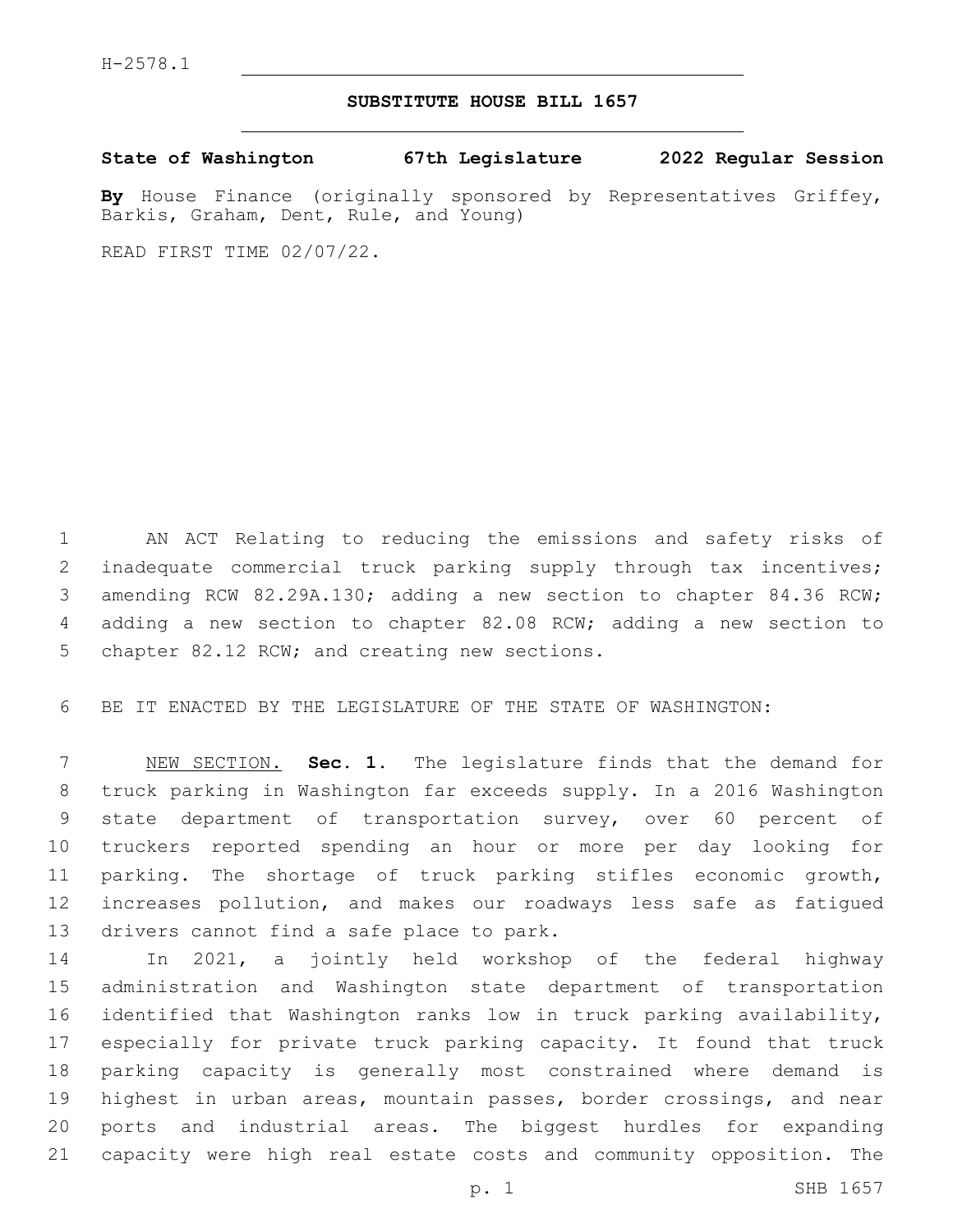workshop resulted in several recommendations, including investigating whether state policies could be amended to encourage new truck parking developments, and specifically assessing incentives to develop more private spaces. Due to the presently existing significant safety, environmental, and economic consequences that result from the capacity shortfall, the legislature intends to address the expense of adding capacity through reducing taxes associated with expanding existing parking and developing new 9 parking.

 NEW SECTION. **Sec. 2.** (1) This section is the tax preference performance statement for the tax preference contained in sections 3 through 6, chapter . . ., Laws of 2022 (sections 3 through 6 of this act). This performance statement is only intended to be used for subsequent evaluation of the tax preference. It is not intended to create a private right of action by any party or to be used to determine eligibility for preferential tax treatment.

 (2) The legislature categorizes this tax preference as one intended to provide incentives to increase safe overnight truck 19 parking capacity pursuant to RCW 82.32.808(2)(f).

 (3) It is the legislature's specific public policy objective to increase public safety, reduce greenhouse gas emissions, and foster economic development by increasing the state's capacity to move 23 freight efficiently.

 (4) If the review finds that if both (a) the number of truck parking spaces suitable for overnight use has grown by at least 1,000 spaces from the effective date of this section, and (b) half of the truck parking spaces developed after the effective date of this section have either hydrogen fueling access or electric charging access, then the legislature intends to extend the expiration date of 30 this tax preference.

 (5) In order to obtain the data necessary to perform the review in subsection (4) of this section, the joint legislative audit and review committee may refer to any data collected by the state. The Washington state department of transportation shall cooperate with requests for information from the joint legislative audit and review committee to document the location, number, and characteristics of 37 truck parking spaces.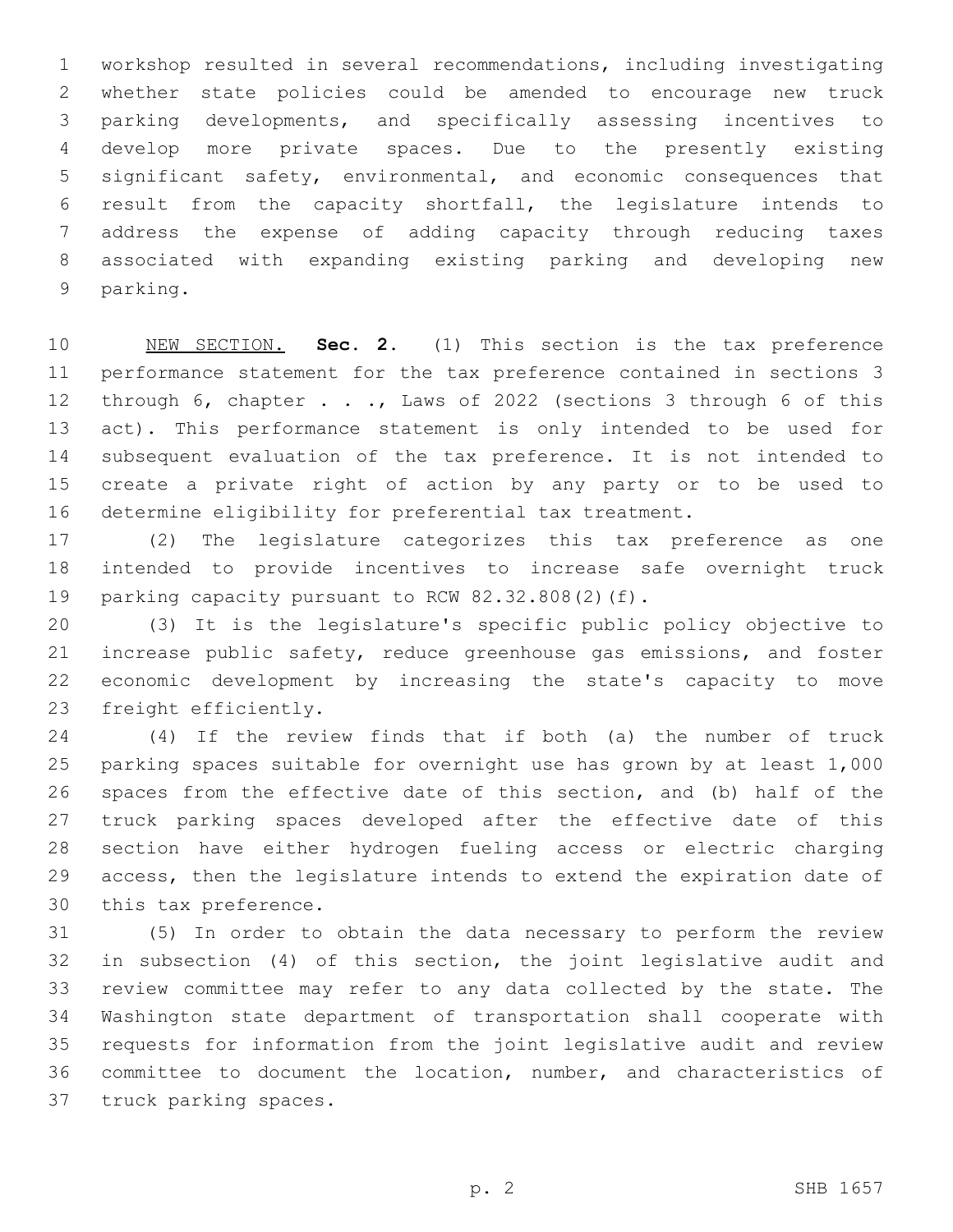NEW SECTION. **Sec. 3.** A new section is added to chapter 84.36 2 RCW to read as follows:

 (1) All real and personal property is exempt from ad valorem taxation upon which there are at least 10 safe, overnight commercial truck parking spaces constructed for the period of time set forth in 6 subsection (2) of this section.

 (2) A parcel must be exempt from ad valorem tax from the date upon which substantial construction work begins until one year after the secretary of the department of transportation shall certify to the department of revenue that the state has sufficient safe, overnight commercial truck parking for the freight delivery needs of the state or January 1, 2033, whichever is sooner.

 (3) For the purposes of this section, "commercial truck parking spaces" must have a minimum dimension of 12 feet wide and 70 feet 15 long.

 NEW SECTION. **Sec. 4.** A new section is added to chapter 82.08 17 RCW to read as follows:

 (1) The tax levied by RCW 82.08.020 does not apply to sales of materials and labor used to construct a parking lot with at least 10 qualified commercial truck parking spaces or 10 qualified port district truck parking spaces. Construction of the parking lot must 22 begin after the effective date of this section.

 (2) For the purposes of this section, the following definitions 24 apply:

 (a) "Qualified commercial truck parking spaces" means spaces 26 that:

(i) Have a minimum dimension of 12 feet wide and 70 feet long;

(ii) Are accessible and suitable for overnight use; and

 (iii) Allow for the fueling of electric batteries or hydrogen 30 fuel cells.

 (b) "Qualified port district truck parking spaces" means spaces 32 that:

(i) Have a minimum dimension of 12 feet wide and 70 feet long;

(ii) Are accessible and suitable for overnight use; and

 (iii) Are accessible and available for any commercial truck 36 authorized to be on the port property.

 (3) The exemption in subsection (1) of this section is available from the effective date of this section until one year after the secretary of the department of transportation shall certify to the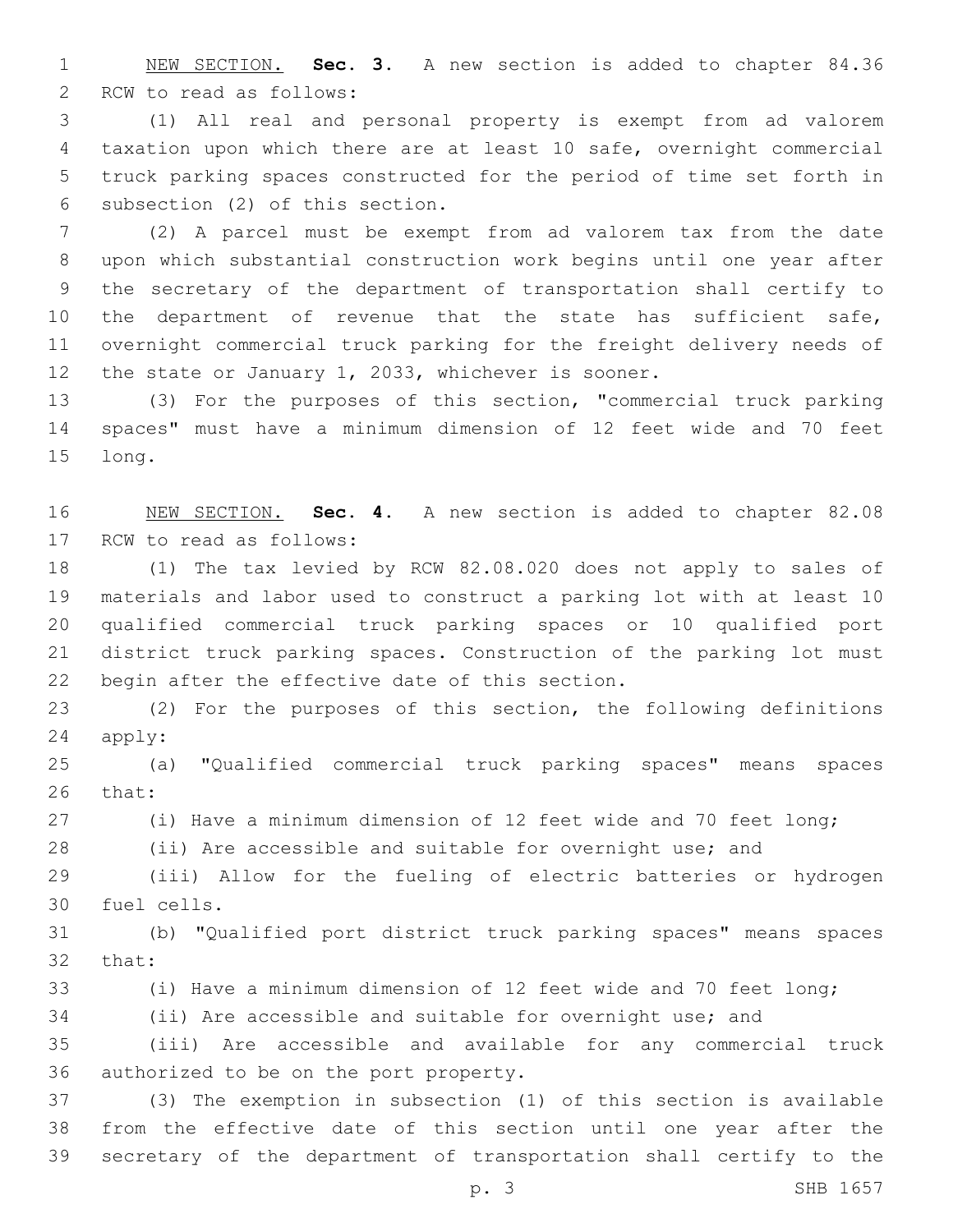department of revenue that the state has sufficient safe, overnight commercial truck parking for the freight delivery needs of the state 3 or January 1, 2033, whichever is sooner.

 NEW SECTION. **Sec. 5.** A new section is added to chapter 82.12 5 RCW to read as follows:

 (1) The provisions of this chapter do not apply to sales of materials and labor used to construct a parking lot with at least 10 qualified commercial truck parking spaces or 10 qualified port district truck parking spaces. Construction of the parking lot must 10 begin after the effective date of this section.

 (2) For the purposes of this section, the following definitions 12 apply:

 (a) "Qualified commercial truck parking spaces" means spaces 14 that:

(i) Have a minimum dimension of 12 feet wide and 70 feet long;

(ii) Are accessible and suitable for overnight use; and

 (iii) Allow for the fueling of electric batteries or hydrogen 18 fuel cells.

 (b) "Qualified port district truck parking spaces" means spaces 20 that:

(i) Have a minimum dimension of 12 feet wide and 70 feet long;

(ii) Are accessible and suitable for overnight use; and

 (iii) Are accessible and available for any commercial truck 24 authorized to be on the port property.

 (3) The exemption in subsection (1) of this section is available from the effective date of this section until one year after the secretary of the department of transportation shall certify to the department of revenue that the state has sufficient safe, overnight commercial truck parking for the freight delivery needs of the state 30 or January 1, 2033, whichever is sooner.

 **Sec. 6.** RCW 82.29A.130 and 2019 c 335 s 1 are each amended to 32 read as follows:

 The following leasehold interests are exempt from taxes imposed 34 pursuant to RCW 82.29A.030 and 82.29A.040:

 (1) All leasehold interests constituting a part of the operating properties of any public utility that is assessed and taxed as a 37 public utility pursuant to chapter 84.12 RCW.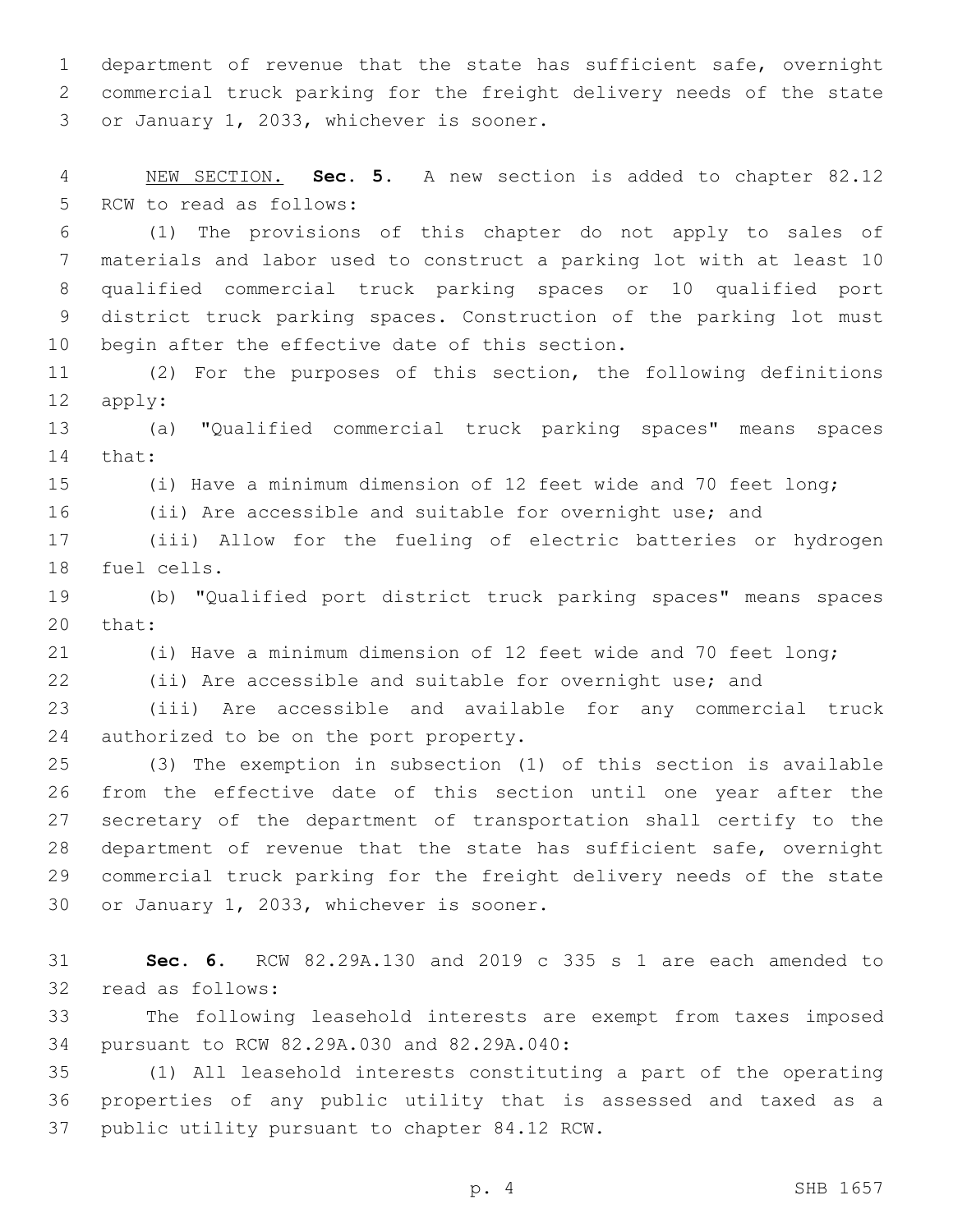(2) All leasehold interests in facilities owned or used by a school, college or university which leasehold provides housing for students and which is otherwise exempt from taxation under provisions of RCW 84.36.010 and 84.36.050.4

 (3) All leasehold interests of subsidized housing where the fee ownership of such property is vested in the government of the United States, or the state of Washington or any political subdivision thereof but only if income qualification exists for such housing.

 (4) All leasehold interests used for fair purposes of a nonprofit fair association that sponsors or conducts a fair or fairs which receive support from revenues collected pursuant to RCW 67.16.100 and allocated by the director of the department of agriculture where the fee ownership of such property is vested in the government of the United States, the state of Washington or any of its political subdivisions. However, this exemption does not apply to the leasehold interest of any sublessee of such nonprofit fair association if such leasehold interest would be taxable if it were the primary lease.

 (5) All leasehold interests in any property of any public entity used as a residence by an employee of that public entity who is required as a condition of employment to live in the publicly owned 21 property.

 (6) All leasehold interests held by enrolled Indians of lands owned or held by any Indian or Indian tribe where the fee ownership of such property is vested in or held in trust by the United States and which are not subleased to other than to a lessee which would qualify pursuant to this chapter, RCW 84.36.451 and 84.40.175.

 (7) All leasehold interests in any real property of any Indian or Indian tribe, band, or community that is held in trust by the United States or is subject to a restriction against alienation imposed by the United States. However, this exemption applies only where it is determined that contract rent paid is greater than or equal to ninety percent of fair market rental, to be determined by the department of revenue using the same criteria used to establish taxable rent in RCW 34 82.29A.020(2)(g).

 (8) All leasehold interests for which annual taxable rent is less than two hundred fifty dollars per year. For purposes of this subsection leasehold interests held by the same lessee in contiguous properties owned by the same lessor are deemed a single leasehold interest.39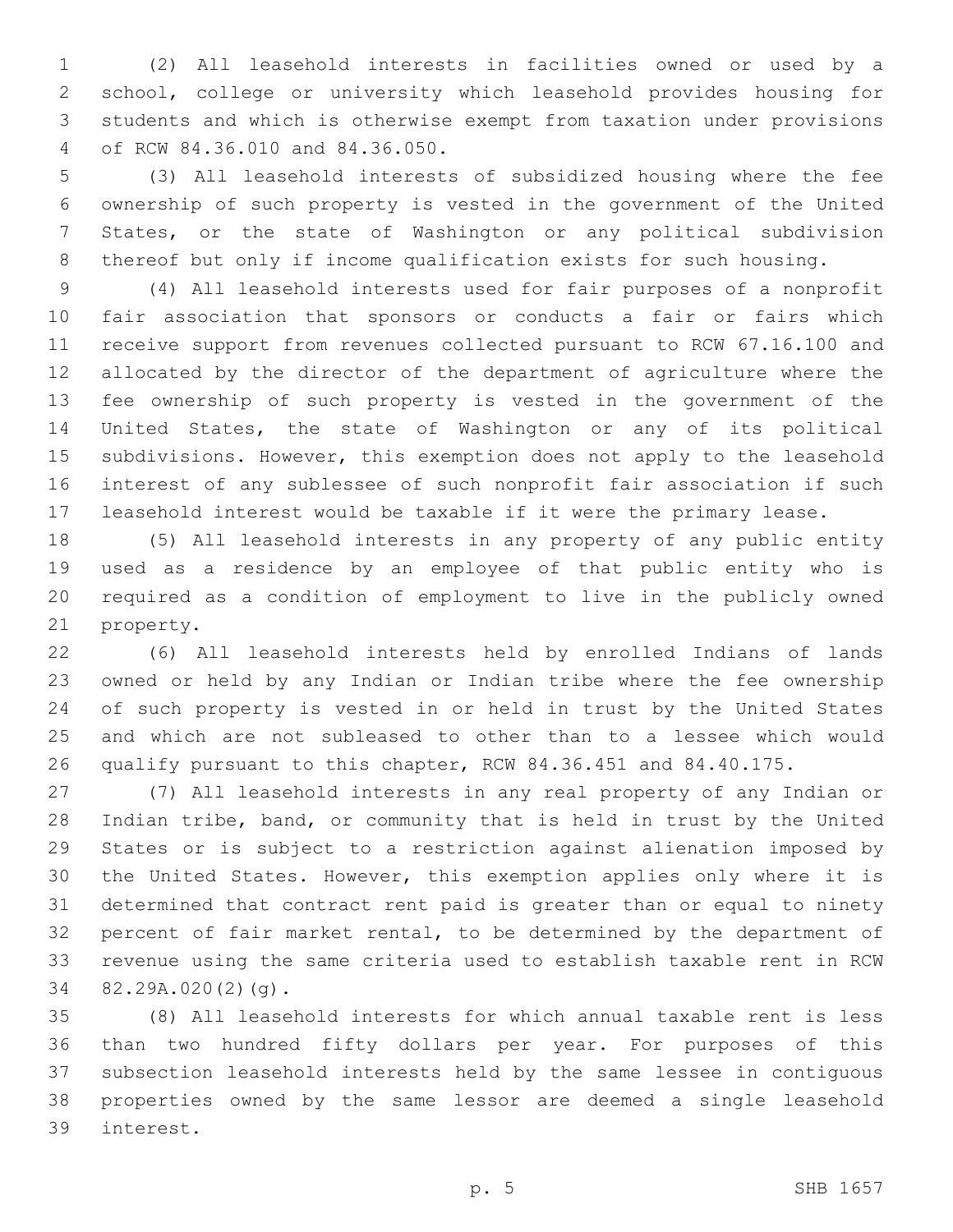(9) All leasehold interests which give use or possession of the leased property for a continuous period of less than thirty days: PROVIDED, That for purposes of this subsection, successive leases or lease renewals giving substantially continuous use of possession of the same property to the same lessee are deemed a single leasehold interest: PROVIDED FURTHER, That no leasehold interest is deemed to give use or possession for a period of less than thirty days solely by virtue of the reservation by the public lessor of the right to use the property or to allow third parties to use the property on an 10 occasional, temporary basis.

 (10) All leasehold interests under month-to-month leases in residential units rented for residential purposes of the lessee pending destruction or removal for the purpose of constructing a 14 public highway or building.

 (11) All leasehold interests in any publicly owned real or personal property to the extent such leasehold interests arises solely by virtue of a contract for public improvements or work executed under the public works statutes of this state or of the United States between the public owner of the property and a 20 contractor.

 (12) All leasehold interests that give use or possession of state adult correctional facilities for the purposes of operating 23 correctional industries under RCW 72.09.100.

 (13) All leasehold interests used to provide organized and supervised recreational activities for persons with disabilities of all ages in a camp facility and for public recreational purposes by a nonprofit organization, association, or corporation that would be exempt from property tax under RCW 84.36.030(1) if it owned the property. If the publicly owned property is used for any taxable purpose, the leasehold excise taxes set forth in RCW 82.29A.030 and 82.29A.040 must be imposed and must be apportioned accordingly.

 (14) All leasehold interests in the public or entertainment areas of a baseball stadium with natural turf and a retractable roof or canopy that is in a county with a population of over one million, that has a seating capacity of over forty thousand, and that is constructed on or after January 1, 1995. "Public or entertainment areas" include ticket sales areas, ramps and stairs, lobbies and concourses, parking areas, concession areas, restaurants, hospitality and stadium club areas, kitchens or other work areas primarily servicing other public or entertainment areas, public rest room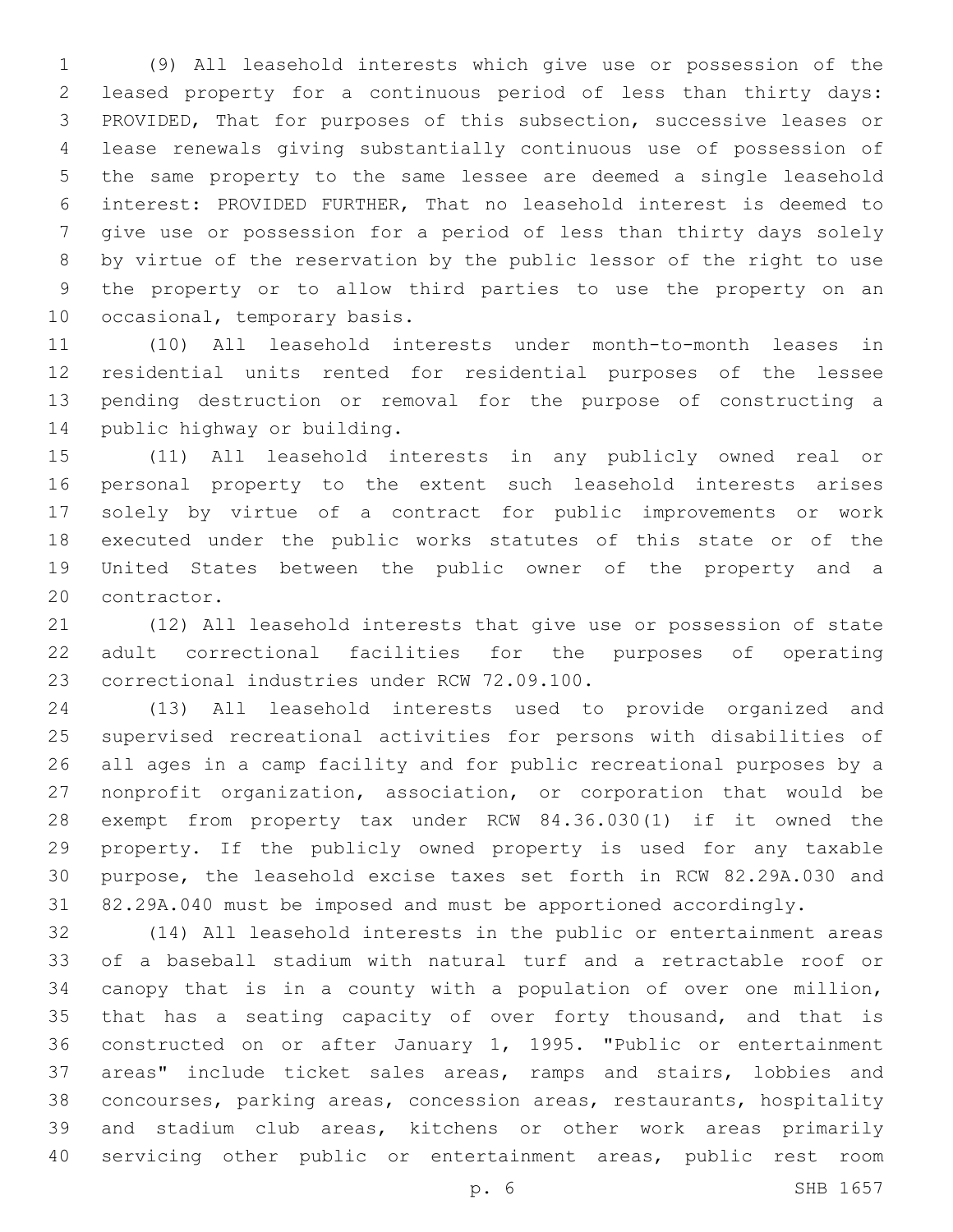areas, press and media areas, control booths, broadcast and production areas, retail sales areas, museum and exhibit areas, scoreboards or other public displays, storage areas, loading, staging, and servicing areas, seating areas and suites, the playing field, and any other areas to which the public has access or which are used for the production of the entertainment event or other public usage, and any other personal property used for these purposes. "Public or entertainment areas" does not include locker rooms or private offices exclusively used by the lessee.

 (15) All leasehold interests in the public or entertainment areas of a stadium and exhibition center, as defined in RCW 36.102.010, that is constructed on or after January 1, 1998. For the purposes of this subsection, "public or entertainment areas" has the same meaning as in subsection (14) of this section, and includes exhibition areas.

 (16) All leasehold interests in public facilities districts, as 16 provided in chapter 36.100 or 35.57 RCW.

 (17) All leasehold interests in property that is: (a) Owned by the United States government or a municipal corporation; (b) listed on any federal or state register of historical sites; and (c) wholly contained within a designated national historic reserve under 16 21 U.S.C. Sec. 461.

 (18) All leasehold interests in the public or entertainment areas of an amphitheater if a private entity is responsible for one hundred percent of the cost of constructing the amphitheater which is not 25 reimbursed by the public owner, both the public owner and the private lessee sponsor events at the facility on a regular basis, the lessee is responsible under the lease or agreement to operate and maintain the facility, and the amphitheater has a seating capacity of over seventeen thousand reserved and general admission seats and is in a county that had a population of over three hundred fifty thousand, but less than four hundred twenty-five thousand when the amphitheater 32 first opened to the public.

 For the purposes of this subsection, "public or entertainment areas" include box offices or other ticket sales areas, entrance gates, ramps and stairs, lobbies and concourses, parking areas, concession areas, restaurants, hospitality areas, kitchens or other work areas primarily servicing other public or entertainment areas, public rest room areas, press and media areas, control booths, broadcast and production areas, retail sales areas, museum and exhibit areas, scoreboards or other public displays, storage areas,

p. 7 SHB 1657